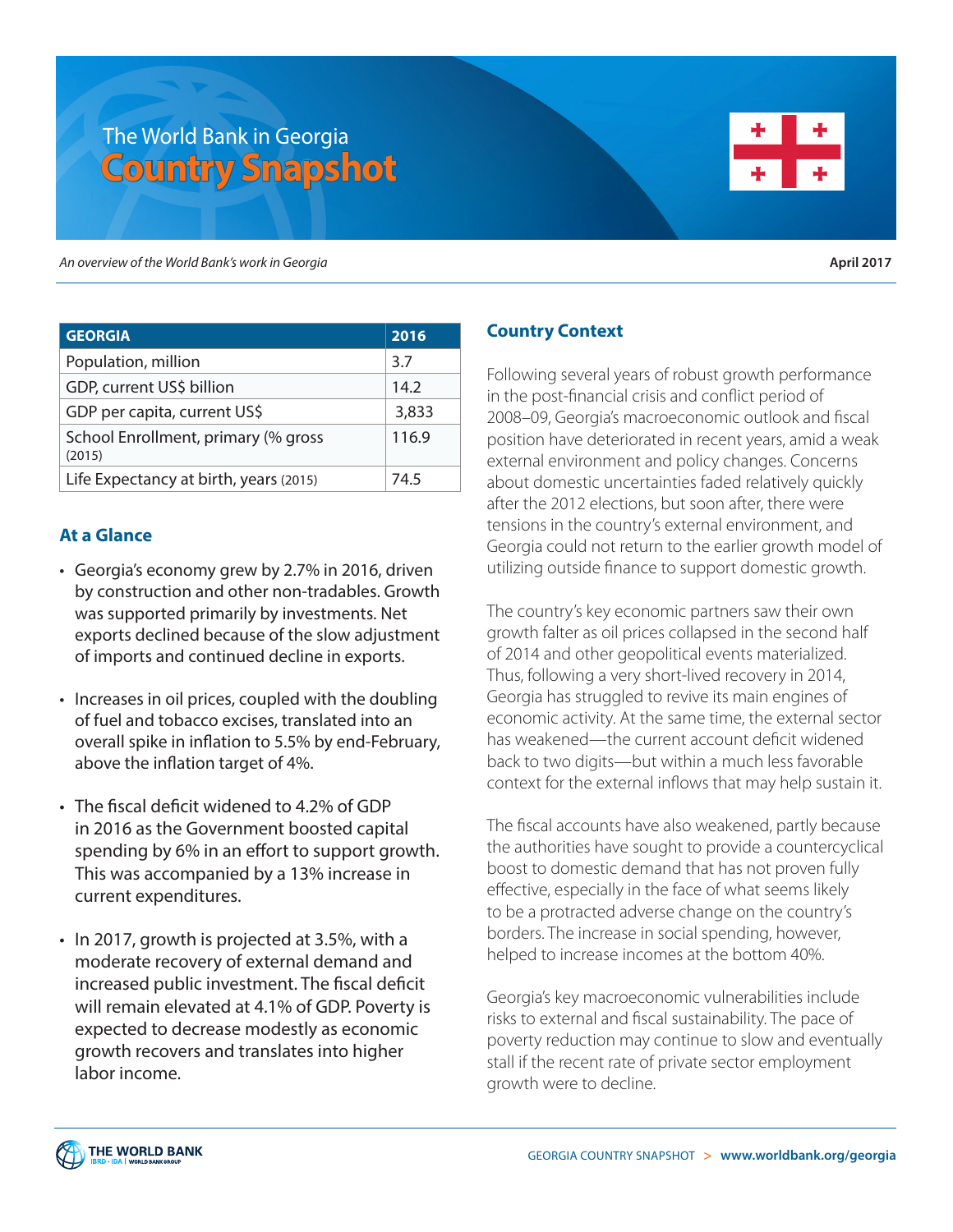## **The World Bank and Georgia**

The World Bank Group has been a key development partner for Georgia since 1992, supporting investment projects and the reform agenda in almost every sector. In 2014, Georgia graduated from the International Development Association (IDA) to become an International Bank for Reconstruction and Development (IBRD)-only borrower, and it has recently moved from the lower-middle-income to upper-middle-income country classification.

The overarching objective of the current Country Partnership Strategy (CPS) for FY14–17 is to achieve faster, inclusive, and sustainable growth while seeking a greater focus on social outcomes and poverty reduction. To achieve this objective, the two strategic areas of focus are (i) strengthening public service delivery to promote inclusive growth and (ii) enabling private sector–led job creation to improve competitiveness. The Bank and the Government of Georgia will soon start preparation of the Country Partnership Framework (CPF) for the next four-year period based on the findings of the Systematic Country Diagnostic that the Bank team is currently carrying out.

## **Key Engagement**

Although the World Bank's program covers a wide range of sectors, providing infrastructure and services to facilitate growth remains a key engagement area. In addition to US\$860 million financing for the road sector of Georgia, the Bank has provided over US\$332 million for a regional and municipal development program. Ongoing Bankfinanced investments in this sector include four projects with total commitments of US\$189 million.

The regional development program is one of the flagships of Georgia's cooperation with the World Bank and brings direct benefits to residents in target project regions. The program is designed to improve the quality of local infrastructure, promote cultural heritage preservation and

#### WORLD BANK PORTFOLIO

No. of Projects: 13 Lending: \$739 Million IBRD: \$582 Million IDA: \$157 Million

sustainable tourism, create job opportunities, and generate public-private partnerships (PPPs) in collaboration with IFC. The first Regional Development Project (RDP, US\$60 million) focuses on the Kakheti region, the second (RDPII, US\$30 million) on the Imereti region, and the third (RDPIII, US\$60 million), on the two regions of Mtskheta-Mtinatenti and Samtekhe-Javakheti.

The Bank also supports municipal development and decentralization through a series of Regional and Municipal Infrastructure Development Projects (RMIDPs). The first Project (RMIDP, US\$90 million and US\$3.7 million EU trust find grant) closed in December 2014 and fully achieved its expected results. The second (RMIDPII, US\$30 million and US\$5.0 million trust fund grant from the Swiss Development Cooperation) aims to improve the efficiency and reliability of targeted municipal services and infrastructure by investing in highpriority local infrastructure improvements and supporting local self-governments to enhance their capacity and systems for service delivery.



Urban Regeneration in Telavi, Kakheti Region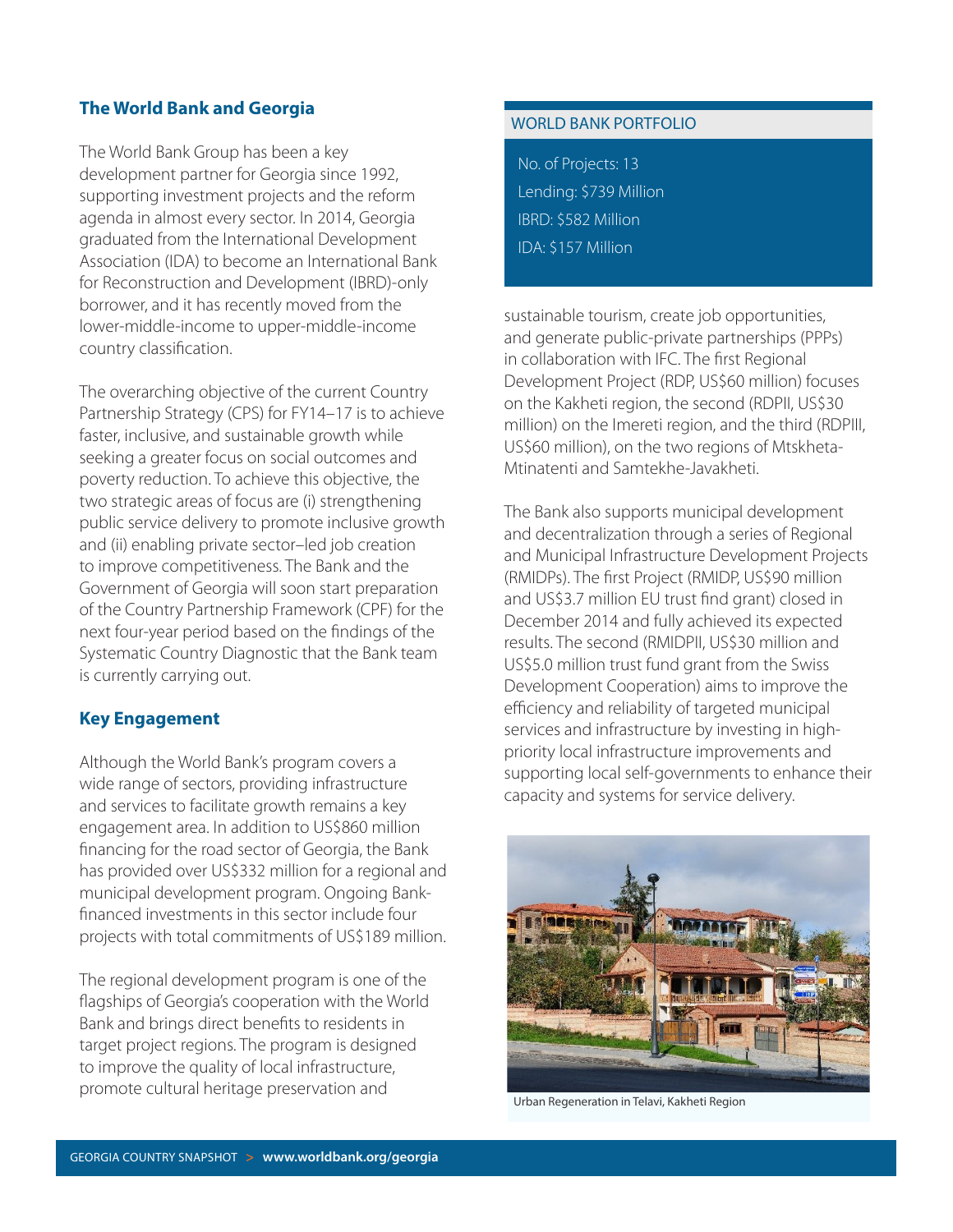#### **Recent Economic Developments**

Georgia's economy grew by 2.7% in 2016, driven by construction and other non-tradables. Net exports declined mainly because of the slow adjustment of imports and continued decline in exports. Growth was supported primarily by investment that exceeded 30% of GDP in 2016. Meanwhile, tourism-related services performed well, as tourist arrivals from abroad increased significantly. Similarly, remittances recovered in 2016, especially in the second half of the year. Poverty is expected to have declined slightly.

Increases in international food and oil prices, combined with the doubling of fuel, tobacco, and car excises, translated into an overall inflation spike of 5.5% by end-February 2017, notably higher than the National Bank of Georgia (NBG) target of 4%. These increases, especially in food, negatively affect household purchasing power, especially at the bottom of the distribution.

The decline in exports, along with the slow adjustment of imports, widened the current account deficit from 12% of GDP in 2015 to 12.4% in 2016. Foreign direct investment (FDI), however, financed nearly 90% of the deficit. External debt increased from 107% of GDP in 2015 to 111% in 2016 because of the higher external deficit and a 10% nominal depreciation of the lari.

The NBG responded adequately to the external shock by maintaining a floating exchange rate. As a result, the lari depreciated by 10.5% in 2016, helping the economy adjust. Despite the large depreciation and high rate of dollarization, the financial sector remains stable. Prudent banking supervision reinforced the stability of the banking sector, yielding a return on assets of 2.8% and return on equity of 19.2%. Nonperforming loans represented only 7.3% of all loans in December 2016, similar to the 2015 level.

#### **Economic Outlook**

Economic growth is projected to average 4% a year over the medium term, but downside risks to growth remain. The pickup in growth in 2017 will largely be driven by high investment and some recovery in the export markets. With the Russian economy inching toward growth in 2017 and an uptick in oil prices, growth in Georgia's trading partners is likely to increase, which will raise the demand for Georgian exports.

FDI inflows, which largely originated from Azerbaijan and Turkey in 2016, have remained resilient. All these factors should contribute to an increase in employment in the construction and tradable sectors, providing more income generation opportunities at the bottom. In the outer years, growth prospects can factor in improved economic ties with the EU. The downside risks arise primarily from a protracted period of slowdown among Georgia's trading partners.

Fiscal sustainability is expected to be achieved through the revenue enhancing measures announced in the 2017 budget to counter the impact of the adoption of the Estonian tax regime. The Estonian tax model, which replaces corporate income tax with a dividend tax, came into effect in January 2017 and will reduce tax revenues by 1.5% of GDP. To compensate for this loss, the Government increased excises for tobacco and fuel and introduced an excise tax on cars.

The 2017 budget also indicates the Government's determination to restrain recurrent spending. The fiscal deficit is expected to narrow during 2017– 20 as a result of these measures. However, capital expenditures and net lending are budgeted to increase from 6.5% of GDP in 2016 to 8% in 2017 to boost growth. Georgia's public debt increased to 45% of GDP in 2016 and is likely to be maintained at this level over the medium term.